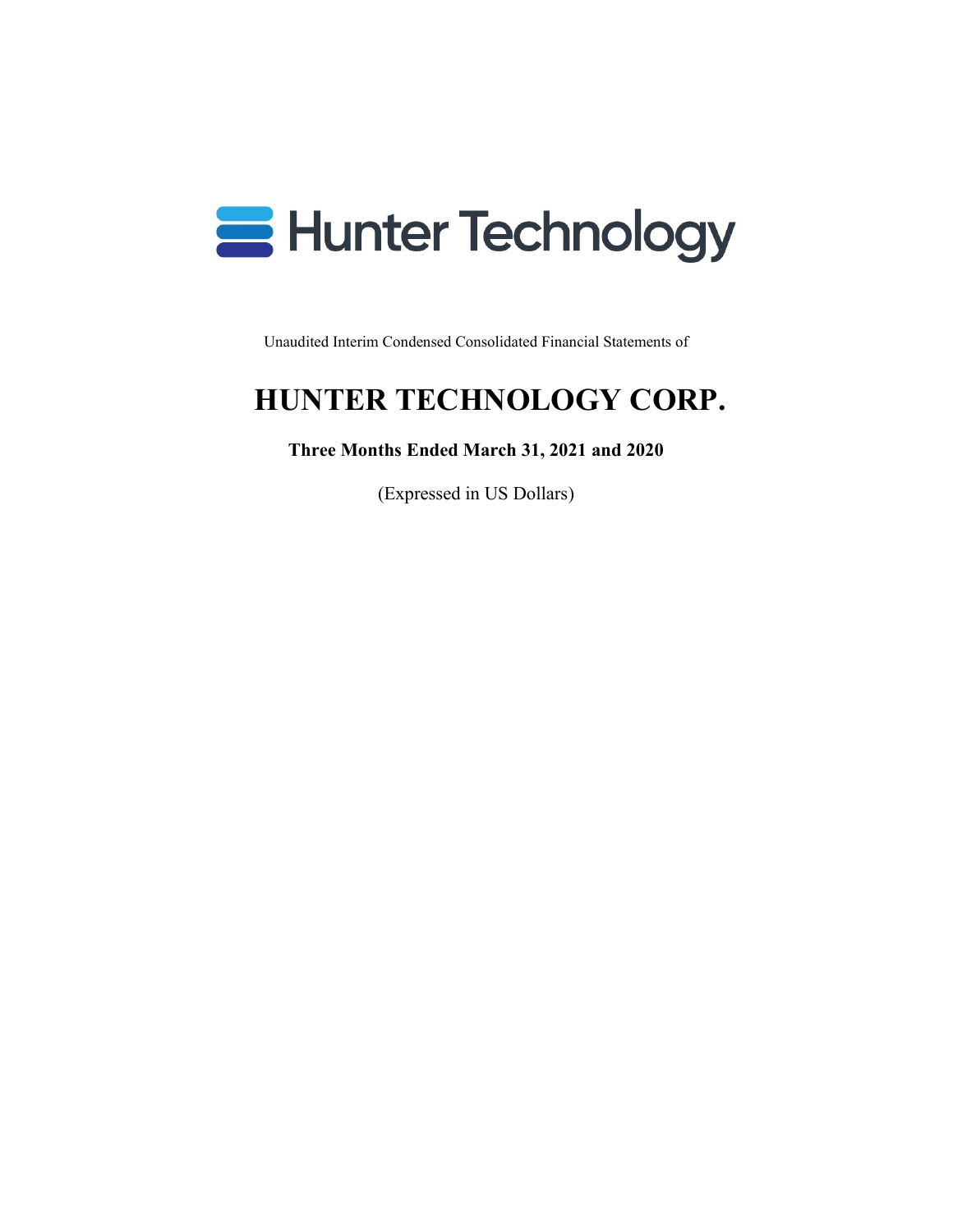#### NOTICE OF NO AUDITOR REVIEW OF INTERIM FINANCIAL STATEMENTS

Under National Instrument 51-102, Part 4, subsection 4.3 (3) (a), if an auditor has not performed a review of the interim financial statements, they must be accompanied by a notice indicating that the financial statements have not been reviewed by an auditor.

The accompanying unaudited interim consolidated condensed financial statements of the Company have been prepared by management and approved by the Board of Directors of the Company.

The Company's independent auditor has not performed a review of these unaudited interim condensed consolidated financial statements in accordance with standards established by the Chartered Professional Accountants of Canada for a review of interim financial statements by an entity's auditor.

May 25, 2021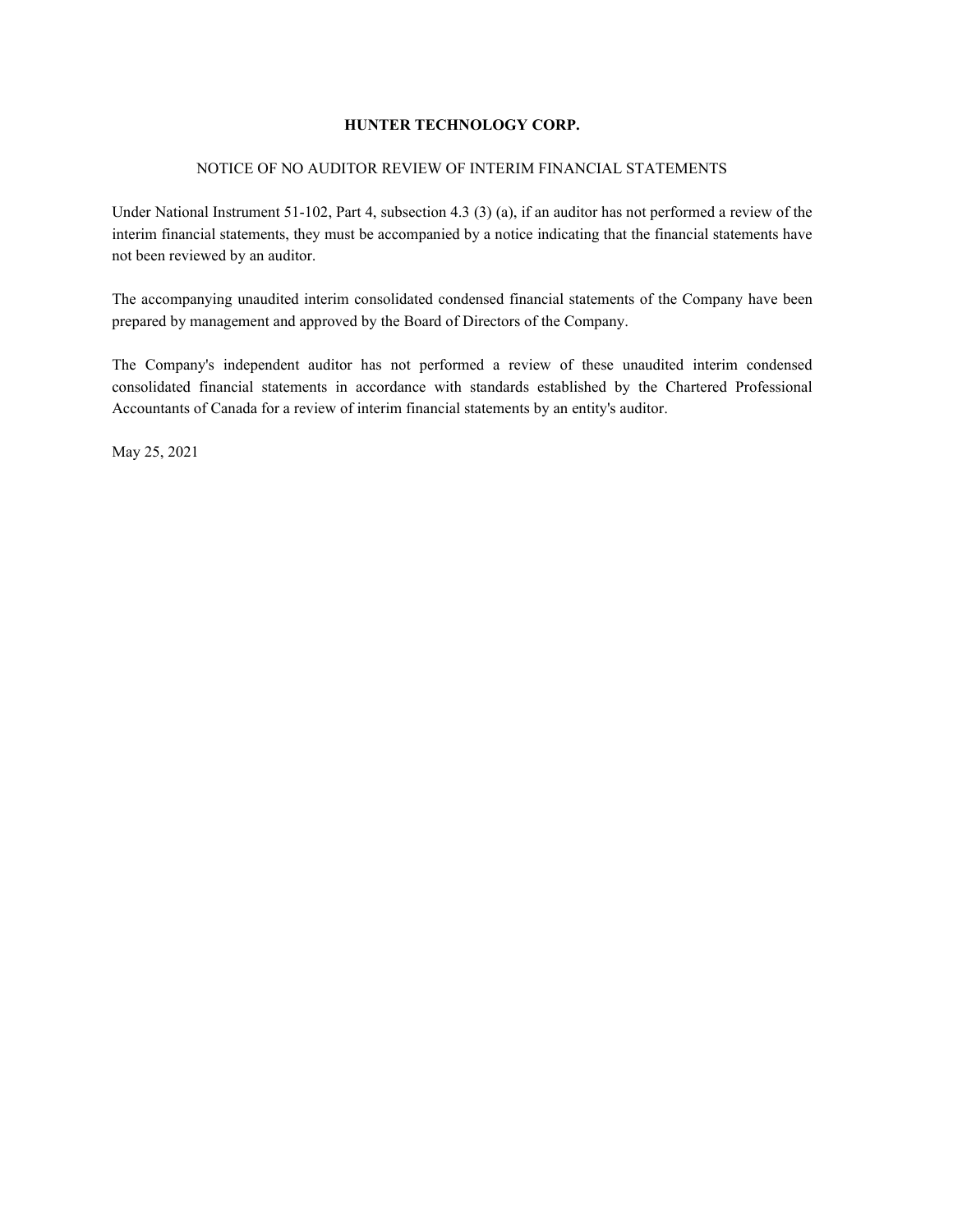Condensed Consolidated Statements of Financial Position (Unaudited) (all amounts expressed in US dollars)

|                                                   | <b>Notes</b>          | March 31,<br>2021 |                           | December 31,<br>2020 |
|---------------------------------------------------|-----------------------|-------------------|---------------------------|----------------------|
| <b>Assets</b>                                     |                       |                   |                           |                      |
| Current assets                                    |                       |                   |                           |                      |
| Cash                                              |                       | \$<br>818,639     | \$                        | 1,665,936            |
| Receivables                                       |                       | 34,819            |                           | 40,343               |
| Prepaid expenses and deposits                     |                       | 90,286            |                           | 38,765               |
|                                                   |                       | 943,744           |                           | 1,745,044            |
| Non-current assets                                |                       |                   |                           |                      |
| Intangible assets                                 | 6                     | 4,440,635         |                           | 4,727,010            |
| Goodwill                                          | 6                     | 5,271,274         |                           | 5,271,274            |
| Equipment                                         | 7                     | 5,104             |                           | 4,720                |
| Restricted cash                                   | 5                     | 27,371            |                           | 27,302               |
|                                                   |                       | 9,744,384         |                           | 10,030,306           |
|                                                   |                       |                   |                           |                      |
| <b>Total Assets</b>                               |                       | \$<br>10,688,128  | $\boldsymbol{\mathsf{S}}$ | 11,775,350           |
| <b>Liabilities and Shareholders' Equity</b>       |                       |                   |                           |                      |
| <b>Current liabilities</b>                        |                       |                   |                           |                      |
|                                                   |                       |                   |                           |                      |
| Accounts payable<br>Accrued liabilities           | 8                     | \$<br>218,622     | \$                        | 467,028<br>198,624   |
|                                                   |                       | 270,848           |                           |                      |
|                                                   |                       | 489,470           |                           | 665,652              |
| Non-current assets                                |                       |                   |                           |                      |
| Deferred tax liability                            |                       | 708,778           |                           | 756,030              |
|                                                   |                       | 708,778           |                           | 756,030              |
|                                                   |                       |                   |                           |                      |
| <b>Total liabilities</b>                          |                       | 1,198,248         |                           | 1,421,682            |
| <b>Shareholders' Equity</b>                       |                       |                   |                           |                      |
| Share capital                                     | 9                     | 122,029,845       |                           | 122,029,845          |
| Contributed Surplus                               |                       | 9,774,281         |                           | 9,584,080            |
| Accumulated deficit                               |                       | (122, 316, 200)   |                           | (121, 260, 257)      |
| Accumulated other comprehensive income            |                       | 1,954             |                           |                      |
| Total shareholders' equity                        |                       | 9,489,880         |                           | 10,353,668           |
|                                                   |                       |                   |                           |                      |
| <b>Total Liabilities and Shareholders' Equity</b> |                       | \$<br>10,688,128  | $\boldsymbol{\mathsf{S}}$ | 11,775,350           |
| Liquidity and going concern (See Note 2)          |                       |                   |                           |                      |
| Approved by the Board of Directors:               |                       |                   |                           |                      |
| <b>/s/ Srinivas Polishetty</b>                    | /s/ Florian M. Spiegl |                   |                           |                      |
| Srinivas Polishetty                               | Florian M. Spiegl     |                   |                           |                      |
| Director                                          | Director              |                   |                           |                      |

See accompanying notes to the consolidated financial statements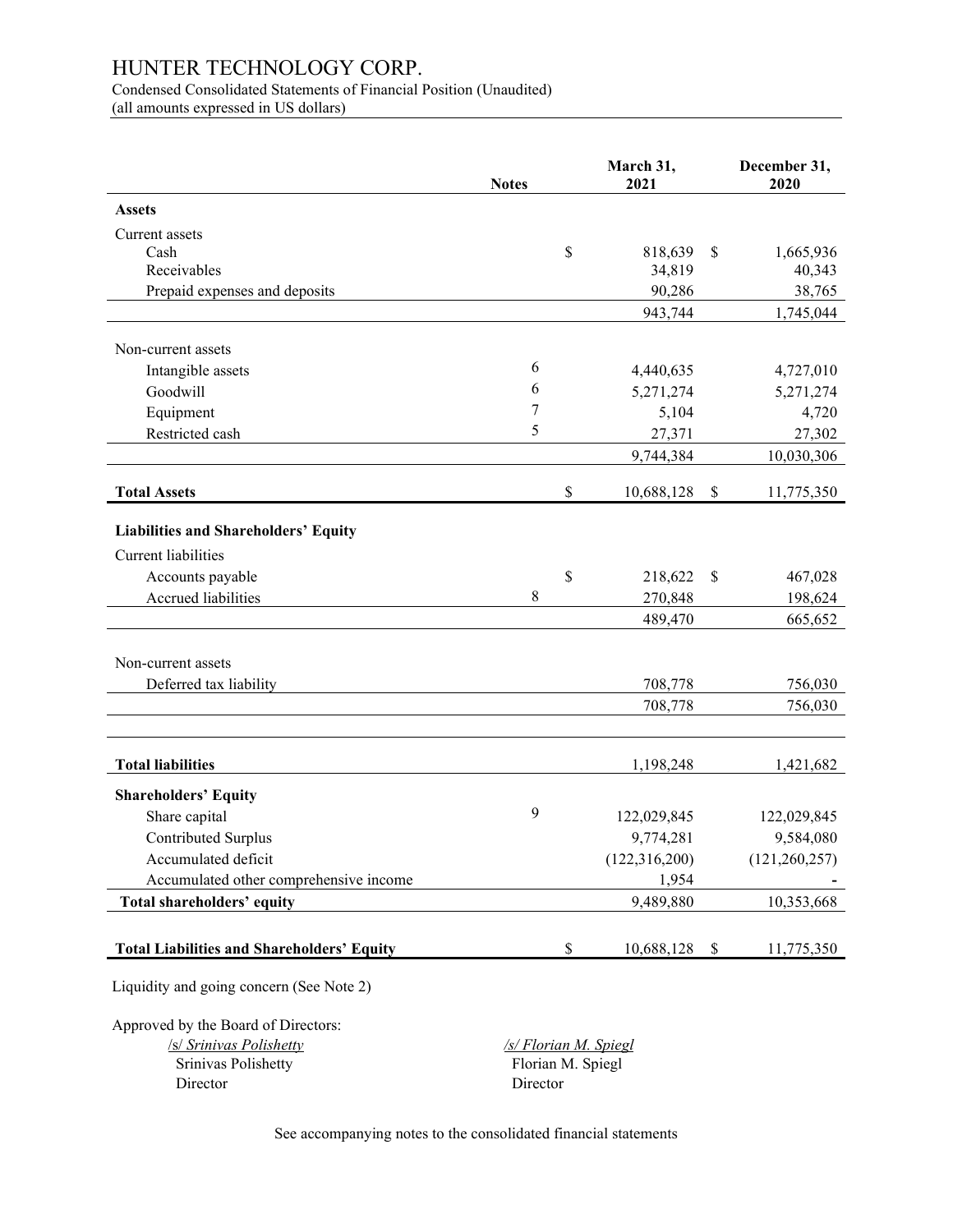Condensed Consolidated Statements of Comprehensive Loss (Unaudited)

(all amounts expressed in US dollars)

|                                                                             |             | <b>Three Months Ended</b><br>March 31, |               |    |            |
|-----------------------------------------------------------------------------|-------------|----------------------------------------|---------------|----|------------|
|                                                                             | <b>Note</b> |                                        | 2021          |    | 2020       |
| <b>Expenses</b>                                                             |             |                                        |               |    |            |
| General and administrative                                                  | 15          | \$                                     | 206,068       | \$ | 33,492     |
| Management fees and consulting                                              | 11          |                                        | 66,500        |    | 98,174     |
| Salaries and wages                                                          |             |                                        | 184,253       |    |            |
| Platform development                                                        | 16          |                                        | 169,798       |    |            |
| Foreign currency loss (gain)                                                |             |                                        |               |    | 84.403     |
| Amortization of intangibles                                                 | 6           |                                        | 286,375       |    |            |
| Stock-based compensation                                                    | 10          |                                        | 190,201       |    |            |
| Total expenses                                                              |             |                                        | 1,103,195     |    | 216,069    |
| Loss before taxes                                                           |             |                                        | (1, 103, 195) |    | (216,069)  |
| Deferred income tax recovery                                                |             |                                        | (47,252)      |    |            |
| Net loss for the period                                                     |             | $\mathbb{S}$                           | (1,055,943)   | \$ | (216,069)  |
| Other comprehensive (income) loss                                           |             |                                        |               |    |            |
| Foreign currency translation adjustment                                     |             |                                        | (1,954)       |    |            |
| <b>Total comprehensive loss</b>                                             |             | \$                                     | (1,053,988)   | \$ | (216,069)  |
|                                                                             |             |                                        |               |    |            |
| Total comprehensive loss per share - basic<br>and diluted                   |             | \$                                     | (0.02)        | \$ | (0.01)     |
| Weighted average number of common shares<br>outstanding - basic and diluted |             |                                        | 45,334,655    |    | 19,891,118 |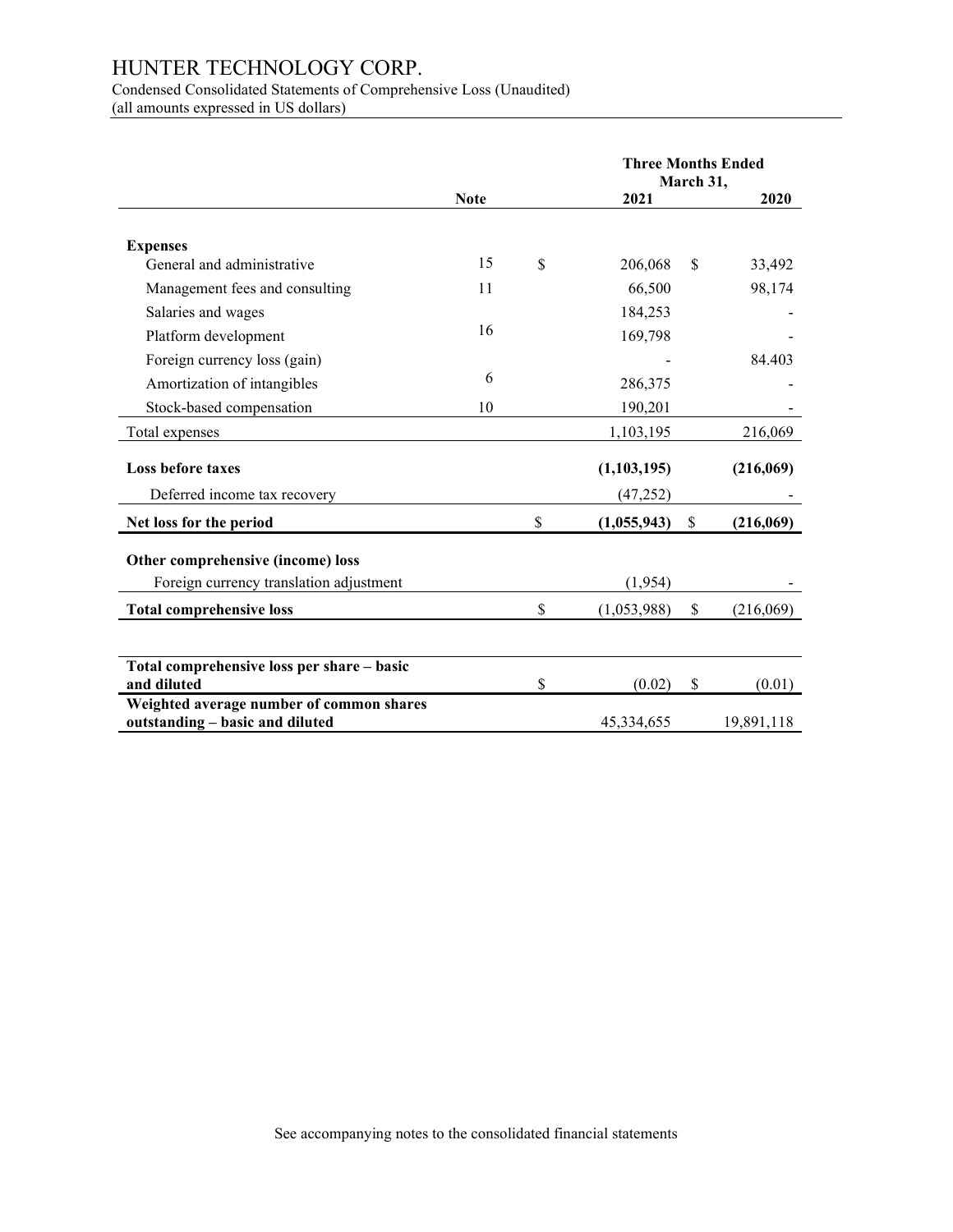Condensed Consolidated Statements of Changes in Shareholders' Equity (Unaudited)

(all amounts expressed in US dollars)

|                                      |              | Number of        |                  |                        | Accumulated                      |                 |              |
|--------------------------------------|--------------|------------------|------------------|------------------------|----------------------------------|-----------------|--------------|
|                                      | <b>Notes</b> | common<br>shares | Common<br>shares | Contributed<br>surplus | other<br>comprehensive<br>income | <b>Deficit</b>  | <b>Total</b> |
| <b>Balances, December 31, 2019</b>   |              | 19,891,118       | 111,816,074      | 9,506,990              | $\blacksquare$                   | (120, 166, 818) | 1,156,246    |
| Comprehensive loss for the period    |              |                  |                  |                        |                                  | (216,069)       | (216,069)    |
| Balances, March 31, 2020 (unaudited) |              | 19,891,118       | 111,816,074      | 9,506,990              | $\overline{\phantom{a}}$         | (120, 382, 887) | 940,177      |
| Shares issued for                    |              |                  |                  |                        |                                  |                 |              |
| Private Placement                    | 9            | 13,333,333       | 1,528,674        |                        |                                  |                 | 1,528,674    |
| Acquisition of FinFabrik             | 4            | 12,110,204       | 8,685,097        |                        |                                  |                 | 8,685,097    |
| Stock-based compensation             | 10           |                  |                  | 77,090                 |                                  |                 | 77,090       |
| Comprehensive loss for the period    |              |                  |                  |                        |                                  | (877, 370)      | (877, 370)   |
| <b>Balances, December 31, 2020</b>   |              | 45,334,655       | 122,029,845      | 9,584,080              | $\blacksquare$                   | (121, 260, 257) | 10,353,668   |
| Stock based compensation             | 10           |                  |                  | 190,201                |                                  |                 | 190,201      |
| Foreign currency translation         |              |                  |                  |                        | 1,954                            |                 | 1,954        |
| Net loss for the period              |              |                  |                  |                        | $\blacksquare$                   | (1,055,943)     | (1,055,943)  |
| Balances, March 31, 2021             |              | 45,334,655       | 122,029,845      | 9,774,281              | 1,954                            | (122, 316, 200) | 9,489,880    |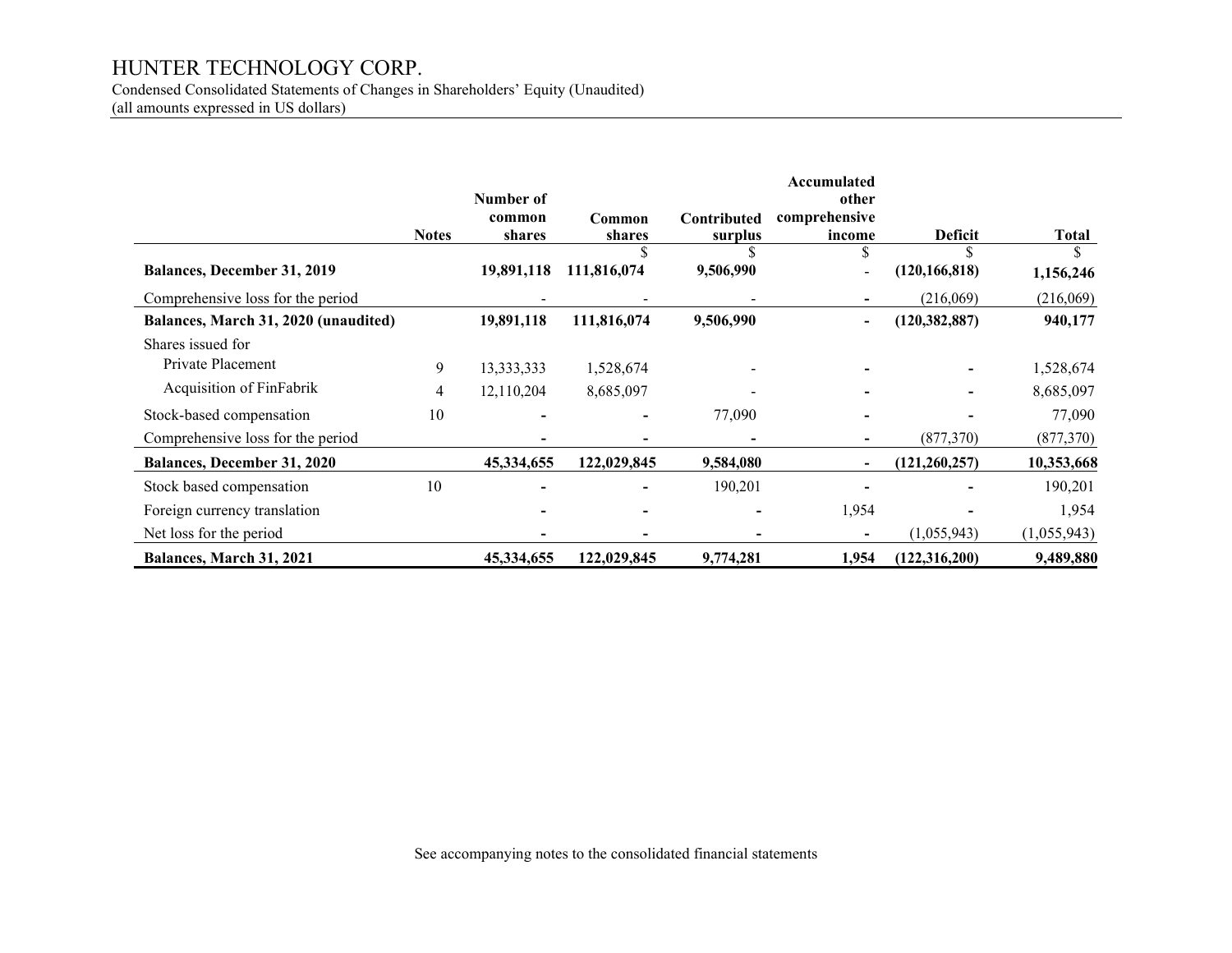# Condensed Consolidated Statements of Cash Flows (Unaudited)

(all amounts expressed in US dollars)

|                                                               | <b>Three Months Ended</b><br>March 31, |    |            |
|---------------------------------------------------------------|----------------------------------------|----|------------|
|                                                               | 2021                                   |    | 2020       |
| <b>Operating activities</b>                                   |                                        |    |            |
| Net loss from continuing operations                           | \$<br>(1,055,943)                      | \$ | (216,069)  |
| Add/(Deduct) non-cash items:                                  |                                        |    |            |
| Amortization                                                  | 286,375                                |    |            |
| Depreciation                                                  | 464                                    |    |            |
| Deferred income tax recovery                                  | (47, 252)                              |    |            |
| Stock-based compensation                                      | 190,201                                |    |            |
| Gain/loss on disposal of equipment                            | 4,720                                  |    |            |
| Changes in working capital (Note 14)                          | (220, 294)                             |    | 3,439      |
| Cash used in operations                                       | (841, 729)                             |    | (212, 630) |
|                                                               |                                        |    |            |
| <b>Investing activities</b><br>Purchase of computer equipment | (5,568)                                |    |            |
| Cash used in investing activities                             | (5,568)                                |    |            |
| <b>Financing activities</b>                                   |                                        |    |            |
| Cash provided by financing activities                         |                                        |    |            |
|                                                               |                                        |    |            |
| Change in cash                                                | (847, 297)                             |    | (212, 630) |
| Cash, beginning of period                                     | 1,665,936                              |    | 1,111,717  |
| Cash, ending of period                                        | \$<br>818,639                          | \$ | 899,087    |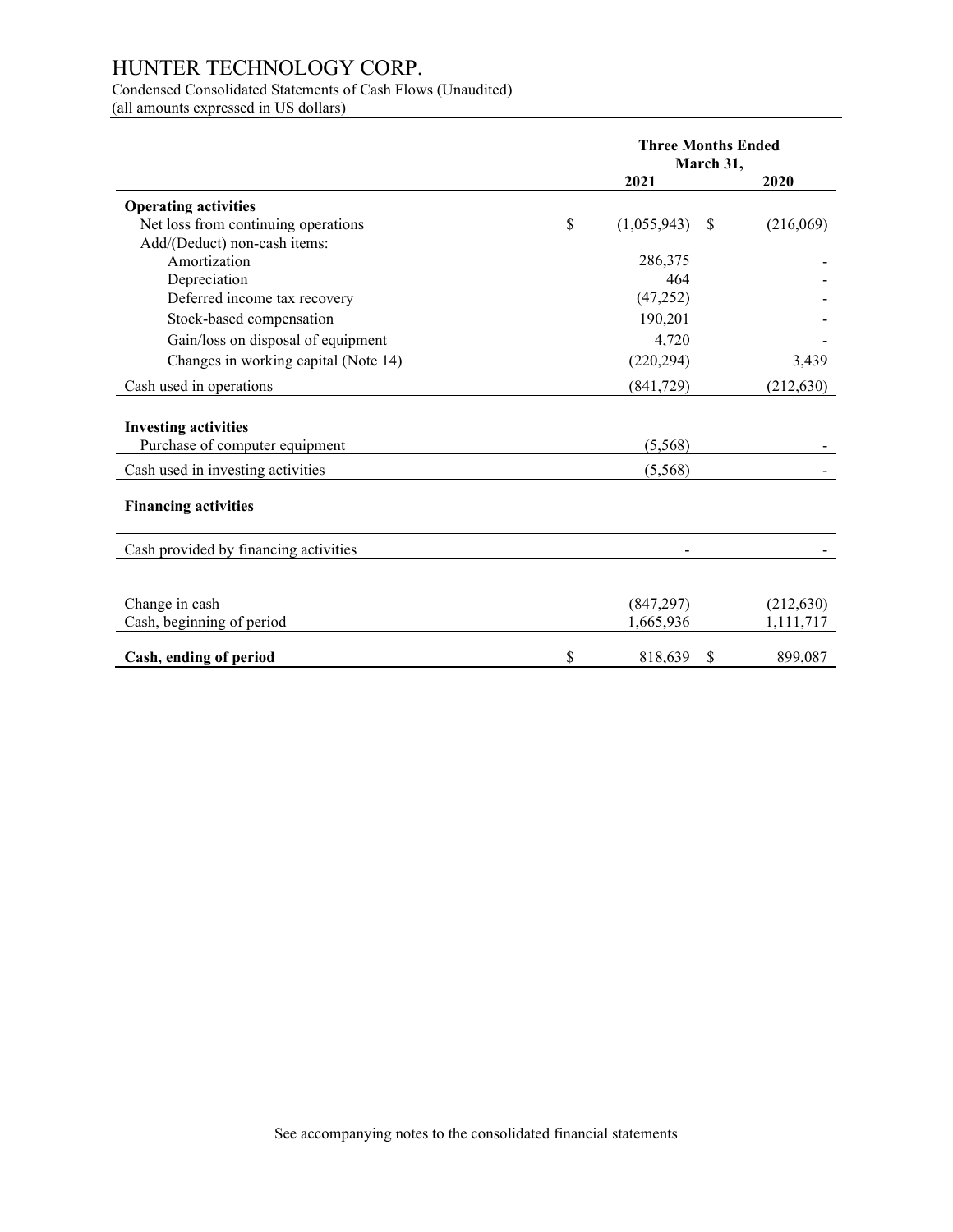#### Notes to Consolidated Financial Statements (All amounts in US dollars unless otherwise indicated) For the Three Months ended March 31, 2021 and 2020

### **1. Nature of Operations**

Hunter Technology Corp., (the "Company") is incorporated in British Columbia, Canada. The Company's primary operations is technology development of its two primary platforms ("**Platforms**") focused on and targeted at the physical oil market. First, the Company is developing a physical oil trading platform "*OilEx"* to enable independent crude oil producers to access a global market. Second, a supply chain intelligence service "*OilExchange*" providing analytical and market data tools. The Company's registered address is Suite 1800 – 510 West Georgia St., Vancouver, BC, V6B 0M3, Canada. On November 2, 2020, the Company forward split its share capital by issuing three (3) new common share without par value for every two (2) existing common shares without par value basis. All common shares and per share amounts have been restated to give retroactive effect to the share split. (Note 9). The Company's shares are listed on the TSX Venture Exchange under the symbol V.HOC.

### **2. Going Concern**

These unaudited interim consolidated financial statements are prepared on the basis that the Company will continue to operate as a going concern, which assumes that the Company will be able to realize its assets and discharge its liabilities in the normal course of business for the twelve-month period following the date of these consolidated financial statements. The Company has working capital of \$454,274 as at March 31, 2021.

The proposed business of the Company involves a high degree of risk and there is no assurance that the Company will be able to generate positive cashflows from operations. Additional funds may be required to enable the Company to successfully deploy its Platforms and the Company may be unable to obtain such financing on terms which are satisfactory to it. Furthermore, there is no assurance that the business will be profitable. These factors indicate the existence of a material uncertainty that may cast doubt about the Company's ability to continue as a going concern. These unaudited interim condensed consolidated financial statements do not reflect the adjustments to the carrying values of assets and liabilities and the reported expenses and balance sheet classifications that would be necessary were the going concern assumption deemed to be inappropriate. These adjustments could be material.

# **3. Basis of Presentation and Significant Accounting Policies**

a) **Statement of Compliance** - These unaudited interim condensed consolidated financial statements have been prepared in accordance with International Financial Reporting Standards ("IFRS") as issued by the International Accounting Standards Board ("IASB") applicable to the preparation of interim condensed financial statements, including International Accounting Standard 34, "Interim Financial Reporting." The Company has consistently applied the same accounting policies as those set out in the audited consolidated financial statements for the year ended December 31, 2020, which are available on the Company's website a[t www.huntertechnology.com.](http://www.huntertechnology.com/) Certain disclosures included in the notes to the annual consolidated financial statements have been condensed in the following note disclosures or have been disclosed on an annual basis only. Accordingly, these unaudited interim condensed consolidated financial statements should be read in conjunction with the audited consolidated financial statements for the year ended December 31, 2020, which have been prepared in accordance with IFRS as issued by the IASB. The accounting policies applied in these unaudited interim consolidated financial statements are based on IFRS issued and outstanding as of May 25, 2021, the date the Company's Board of Directors approved the statements.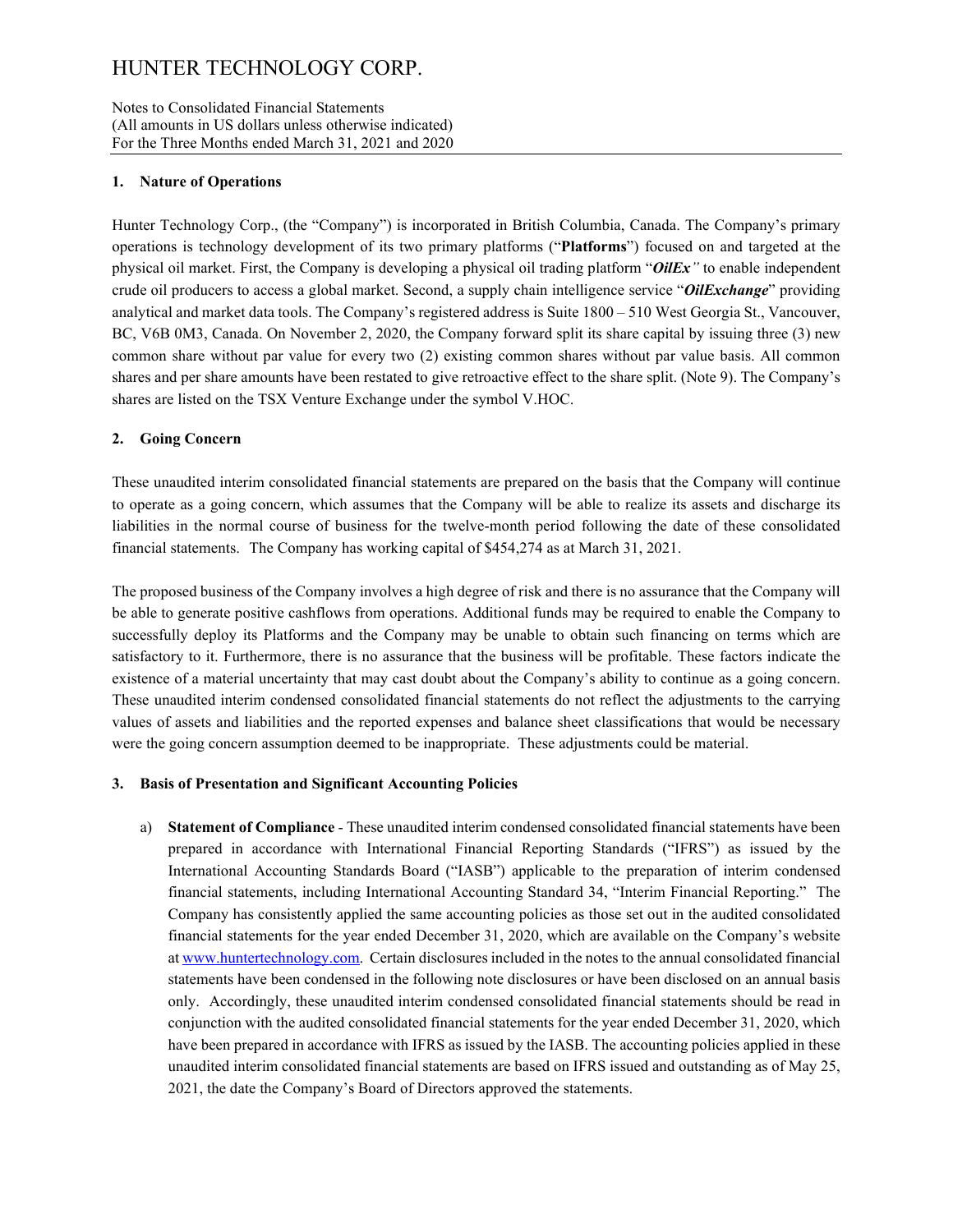Notes to Consolidated Financial Statements (All amounts in US dollars unless otherwise indicated) For the Three Months ended March 31, 2021 and 2020

### **3. Basis of Presentation and Significant Accounting Policies (cont'd)**

### b) **Basis of Presentation**

- **i. Basis of Measurement** These unaudited interim condensed consolidated financial statements have been prepared on a historical cost basis, modified where applicable. In addition, these unaudited interim condensed consolidated financial statements have been prepared using the accrual basis of accounting except for cash flow information.
- **ii. Functional and Presentation Currency**  These unaudited interim condensed consolidated financial statements are presented in United States dollars, unless otherwise indicated. Items included in the unaudited condensed interim consolidated financial statements of each of the Company's entities are measured using the currency of the primary economic environment in which the entity operates (the "functional currency"). The functional currency is the United States dollar.
- c) **Basis of Measurement and Estimation Uncertainty** The timely preparation of the unaudited interim condensed consolidated financial statements requires management to make estimates and assumptions that affect the application of accounting policies and the reported amounts of assets and liabilities and the disclosure of contingencies at the date of the unaudited interim condensed consolidated financial statements, and the amount of revenues and expenses. Accordingly, actual results may differ from these estimates. See Note 4 for areas of estimation and judgement that management considers most significant.
- d) **Principles of Consolidation -** The consolidated financial statements of the Company include the financial information of Hunter Technology Corp. (the "Parent Company") and its wholly-owned subsidiaries. Intercompany balances and transactions are eliminated upon consolidation. The following table lists the Company's principal operating subsidiaries, their jurisdiction of incorporation and its percentage ownership as of the date of this report:

| <b>Subsidiary Name</b>                | <b>Jurisdiction</b> | Ownership<br>2021 | Ownership<br>2020 |
|---------------------------------------|---------------------|-------------------|-------------------|
| FinFabrik Limited $(1)$               | Hong Kong           | $100\%$           | $0\%$             |
| FinFabrik (ShenZhen) Limited (1)      | China               | $100\%$           | $0\%$             |
| Hunter Technology Holdings Ltd. (2)   | England & Wales, UK | $100\%$           | $0\%$             |
| Digiledger Holdings AG <sup>(3)</sup> | Switzerland, Baar   | $100\%$           | $0\%$             |
| Hunter Oil Management Corp.           | Florida, USA        | $100\%$           | 100%              |
| Hunter Oil Production Corp.           | Florida, USA        | $100\%$           | 100%              |

- (1) Acquired December 31, 2020 (See Note 6)
- (2) Entity formed September 23, 2020
- (3) Entity formed November 20, 2020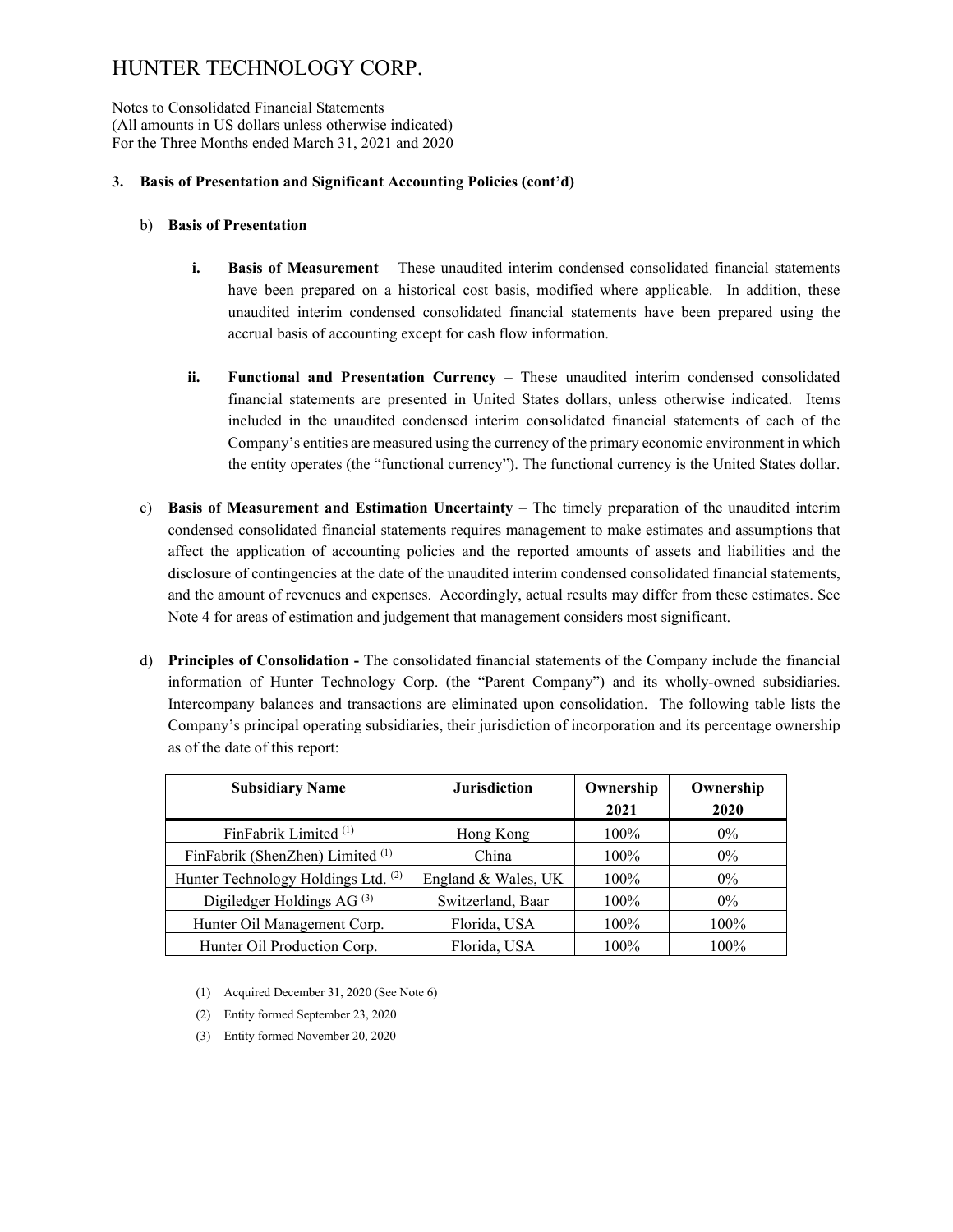#### Notes to Consolidated Financial Statements (All amounts in US dollars unless otherwise indicated) For the Three Months ended March 31, 2021 and 2020

### **4. Acquisition**

On December 31, 2020, the Company acquired all the outstanding and issued shares of FinFabrik Limited ("Finfabrik"), a financial technology development company based in Hong Kong. The total consideration was paid by the issuance of 12,110,204 common shares of the Company, and \$250,000 in cash.

At the time of the acquisition, the Company determined that Finfabrik constituted a business, as defined under IFRS 3, Business Combinations, and accounted for it as such. The Company has recognized the identifiable assets acquired and liabilities assumed at their fair values on the acquisition date.

The following table presents the purchase price allocations at the acquisition date:

| <b>Consideration paid:</b>         |                   |
|------------------------------------|-------------------|
| Cash                               | \$<br>250,000     |
| <b>Shares</b>                      | 8,685,097         |
| <b>Total consideration paid</b>    | \$<br>8,935,097   |
|                                    |                   |
| Less: Value of net assets acquired |                   |
| <b>Assets</b>                      |                   |
| Cash                               | \$<br>48,271      |
| Other receivables                  | 22,771            |
| Prepaid expenses                   | 18,463            |
| Due from related parties           | 2,531             |
| Equipment                          | 4,720             |
| Intangible assets                  | 4,582,000         |
| Goodwill                           | 5,271,274         |
| <b>Total</b> assets                | \$<br>9,950,030   |
|                                    |                   |
| <b>Liabilities</b>                 |                   |
| Accounts payable                   | \$<br>(108,010)   |
| Payments received in advance       | (150, 893)        |
| Deferred tax liability             | (756, 030)        |
| <b>Total liabilities</b>           | \$<br>(1,014,933) |
| Net assets acquired                | \$<br>8,935,097   |

The value of the common shares was estimated using a commonly used option model that estimates the discount related to the lack of marketability of the shares from the contractual restrictions.

The goodwill recognized on the acquisition is primarily attributed to the assembled workforce and the synergies which will contribute to operational efficiencies with the Company.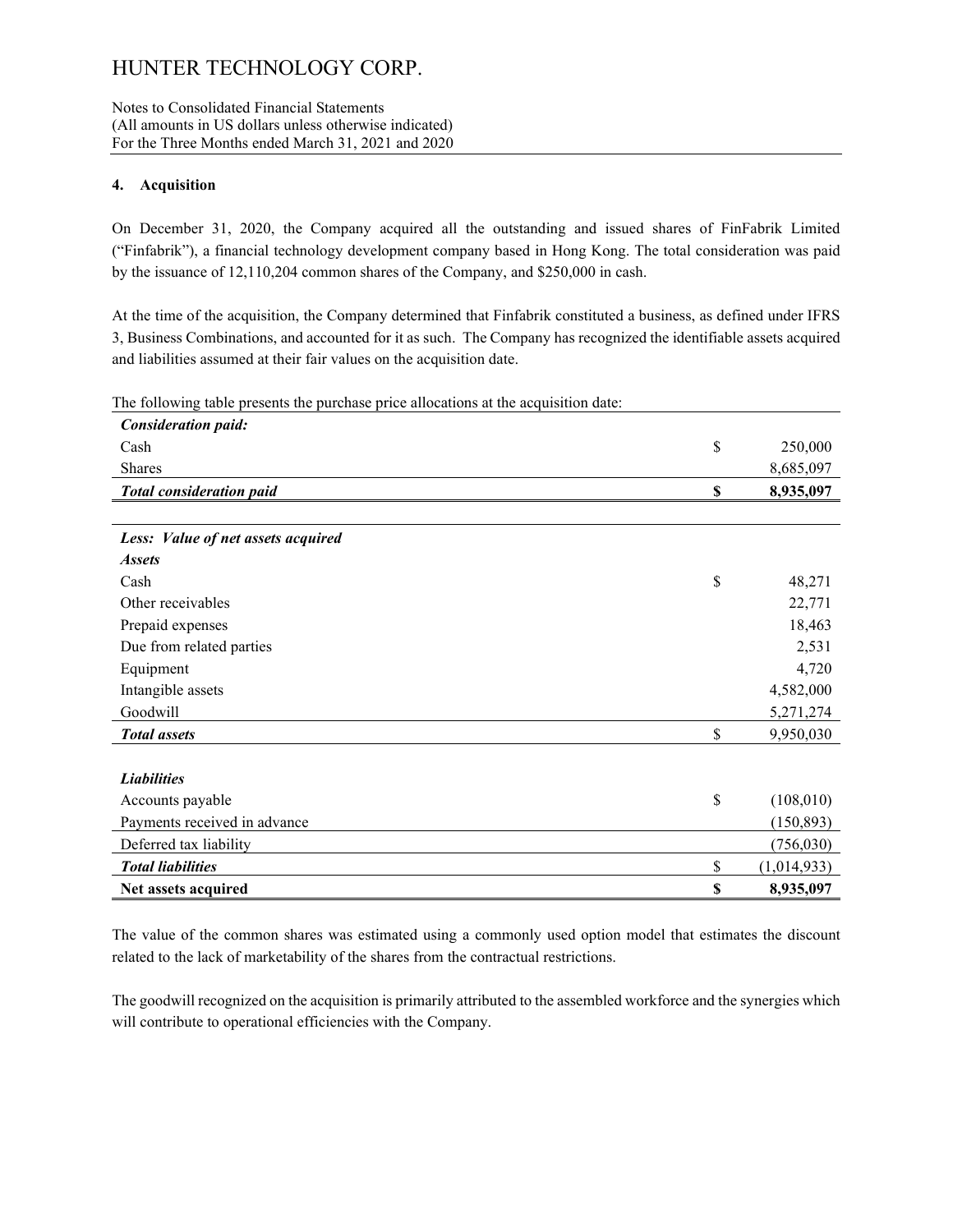#### **5. Restricted Cash**

Restricted cash is comprised of cash escrowed amounts and certificates of deposit at banks which are pledged either to secure a well site reclamation project in Canada (Note 8). Total bank deposits pledged to secure well site reclamations as at March 31, 2021 was \$27,371 (2020 - \$24,557).

#### **6. Intangible Asset and Goodwill**

#### **a) Intangible Assets**

|                                  |   | <b>Domains</b> |    | <b>Technology</b><br><b>Platforms</b> |    | <b>TOTAL</b> |
|----------------------------------|---|----------------|----|---------------------------------------|----|--------------|
| Cost                             |   |                |    |                                       |    |              |
| \$<br>Balance, December 31, 2020 |   | 145,010        | S  | 4.582,000                             | S  | 4.727,010    |
| Additions                        |   |                |    |                                       |    |              |
| S<br>Balance, March 31, 2021     |   | 145,010        | \$ | 4,582,000                             | \$ | 4,727,010    |
|                                  |   |                |    |                                       |    |              |
| <b>Accumulated amortization</b>  |   |                |    |                                       |    |              |
| S<br>Balance, December 31, 2020  |   |                | \$ |                                       | S  |              |
| Additions                        |   |                |    | (286,375)                             |    | (286,375)    |
| S<br>Balance, March 31, 2021     |   |                | S  | (286,375                              | \$ | (286, 375)   |
|                                  |   |                |    |                                       |    |              |
| Net book value                   |   |                |    |                                       |    |              |
| <b>At December 31, 2020</b>      | S | 145,010        | S  | 4,582,000                             | S  | 4,727,010    |
| At March 31, 2021                | S | 145,010        | S  | 4,295,625                             | S  | 4,440,635    |

#### **b) Goodwill**

On December 31, 2020, the Company recognized goodwill of \$5,271,274 resulting from the acquisition of FinFabrik (Note 4). There have been no changes to the carrying balance as at March 31, 2021.

#### **7. Equipment**

|                                 |    | Computer<br><b>Hardware</b> |
|---------------------------------|----|-----------------------------|
| Cost                            |    |                             |
| Balance, December 31, 2020      | S  | 4,720                       |
| Additions                       |    | 5,568                       |
| Dispositions                    |    | (4,720)                     |
| Balance, March 31, 2021         | S  | 5,568                       |
|                                 |    |                             |
| <b>Accumulated Depreciation</b> |    |                             |
| Balance, December 31, 2020      | \$ |                             |
| Additions                       |    | (464)                       |
| Balance, March 31, 2021         | \$ | (464)                       |
|                                 |    |                             |
| Net book value                  |    |                             |
| <b>At December 31, 2020</b>     | S  | 4,720                       |
| <b>At March 31, 2021</b>        | S  | 5,104                       |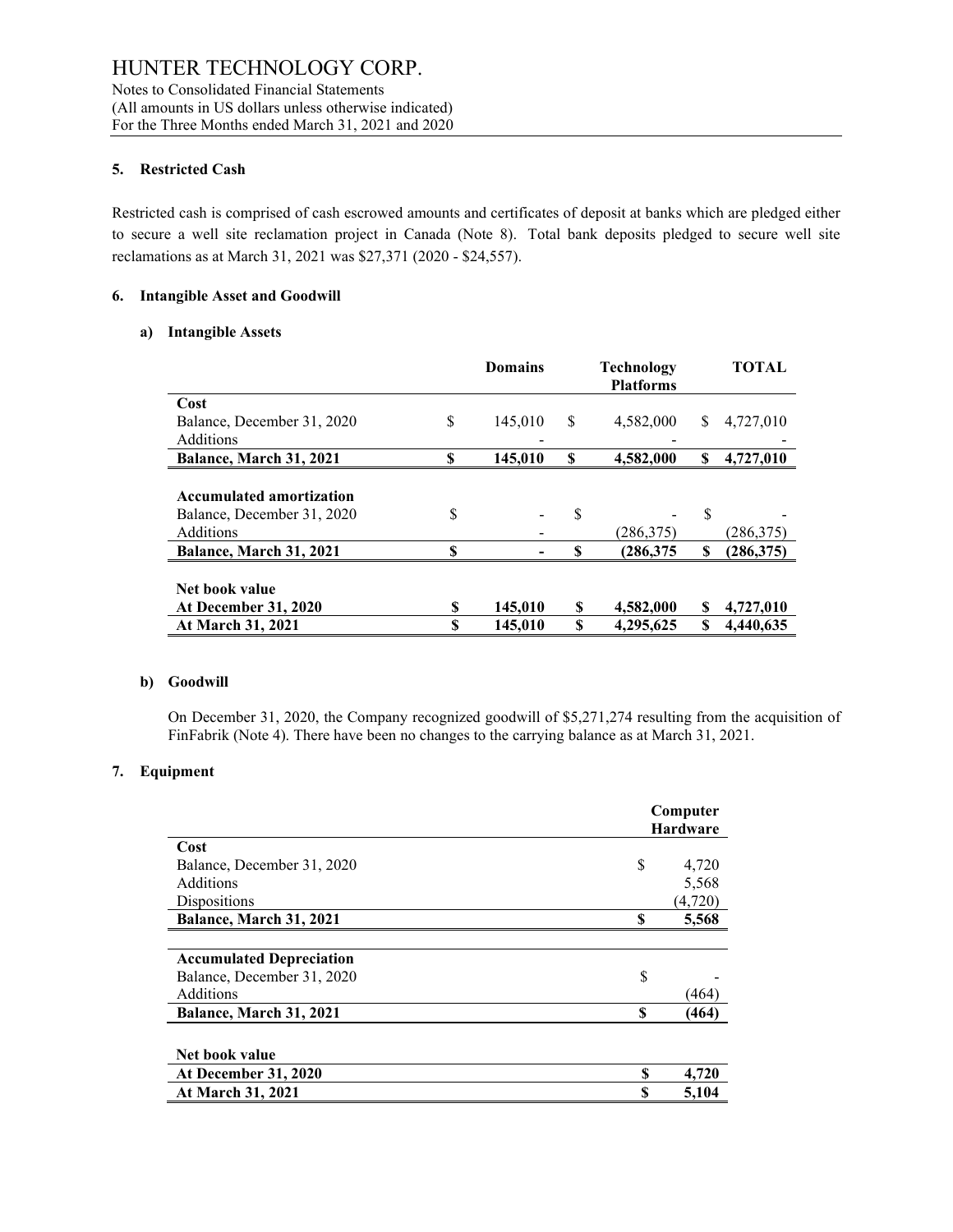Notes to Consolidated Financial Statements (All amounts in US dollars unless otherwise indicated) For the Three Months ended March 31, 2021 and 2020

### **8. Accrued Liabilities**

|                              | <b>March 31, 2020</b> | <b>December 31, 2020</b> |
|------------------------------|-----------------------|--------------------------|
| Well site reclamation        | 47.757                | 47.757                   |
| Payments received in advance | 150,867               | 150,867                  |
| Other accrued expenses       | 72,224                |                          |
|                              | 270.848               | 198.624                  |

The Company has an obligation to complete a well site reclamation for a historical lease arrangement in Alberta, Canada. The Company continues reclamation evaluation activities with its environmental consultants. As at March 31, 2021 the Company currently had \$47,757 accrued for potential final reclamation costs and certifications. Upon final regulatory approval, the restricted cash (See Note 5) shall be returned to the Company.

Through the acquisition of FinFabrik, the Company entered into collaborative arrangements in connection to the development of certain online platforms. As of March 31, 2021, the balance of payments received in advance is \$150,497 (2020 - \$Nil) and is to be applied against expenses incurred in the subsequent period in relation to the collaborative arrangements.

### **9. Share Capital**

On November 2, 2020, the Company forward split its share capital by issuing three (3) new common shares without par value for every two (2) existing common shares without par value basis. All references to common shares and stock options have been retrospectively adjusted to reflect the share split.

**Authorized Shares –** The Company is authorized to issue an unlimited number of common shares of non par value and up to 25 million preferred shares of no par value.

**Issued and Outstanding –** As at March 31, 2021 the Company had 45,334,655 common shares outstanding (2020 – 19,891,118).

*Private Placement* **-** On November 2, 2020, the Company completed a private placement of 13,333,333 common shares for gross proceeds of \$1,528,674.

*FinFabrik Acquisition* **-** On December 31, 2020, the Company acquired all the outstanding shares of FinFabrik. As partial consideration for the acquisition, the Company issued 12,110,204 common shares with a fair value of \$8,685,097. (See Note 4)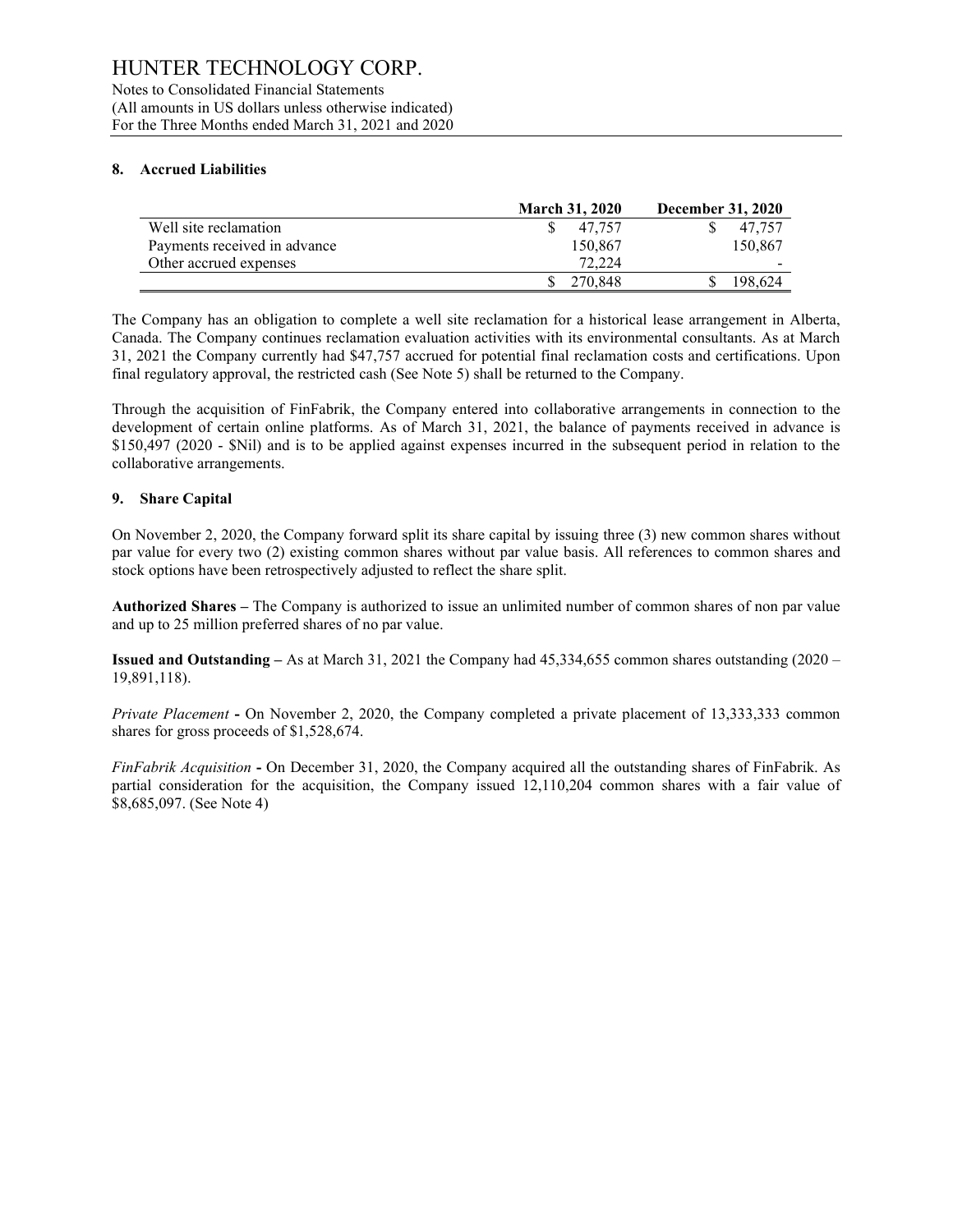Notes to Consolidated Financial Statements (All amounts in US dollars unless otherwise indicated) For the Three Months ended March 31, 2021 and 2020

#### **10. Stock Options**

The Company records stock-based compensation expense in the consolidated financial statements for stock options granted using the fair value method. The fair value of each option granted is estimated on the date of grant using the Black-Scholes option-pricing model. Depending on the terms of vesting for each option, compensation expense is recognized over the vesting period, which ranges from vesting on the day of the grant to scheduled vesting over three (3) years.

The Company's option activities were as follows:

|                                       | Number of      |
|---------------------------------------|----------------|
|                                       | <b>Options</b> |
| <b>Outstanding, December 31, 2020</b> | 2,880,000      |
| Granted                               |                |
| Forfeited                             | (965,000)      |
| Outstanding, March 31, 2021           | 1,915,000      |

During the period ended March 31, 2021, the Company recorded stock-based compensation expense of \$190,201 (2020 - \$nil) relating to the vesting of the stock options.

Options outstanding as March 31, 2021 were as follows:

|                       | Outstanding |              | <b>Exercisable</b> |              |
|-----------------------|-------------|--------------|--------------------|--------------|
|                       |             | Weighted     |                    | Weighted     |
|                       |             | Average      |                    | Average      |
|                       |             | Remaining    |                    | Remaining    |
|                       | Number of   | Contractual  | Number of          | Contractual  |
| <b>Exercise Price</b> | Options     | Life (years) | Options            | Life (years) |
|                       |             |              |                    |              |
| $$0.75$ (CAD)         | 535,000     | 2.63         |                    | 2.63         |
| $$1.09$ (CAD)         | 50,000      | 2.67         | 25,000             | 2.67         |
| \$0.90                | 1,330,000   | 2.73         |                    | 2.73         |
|                       | 1,915,000   | 2.70         | 25,000             | 2.70         |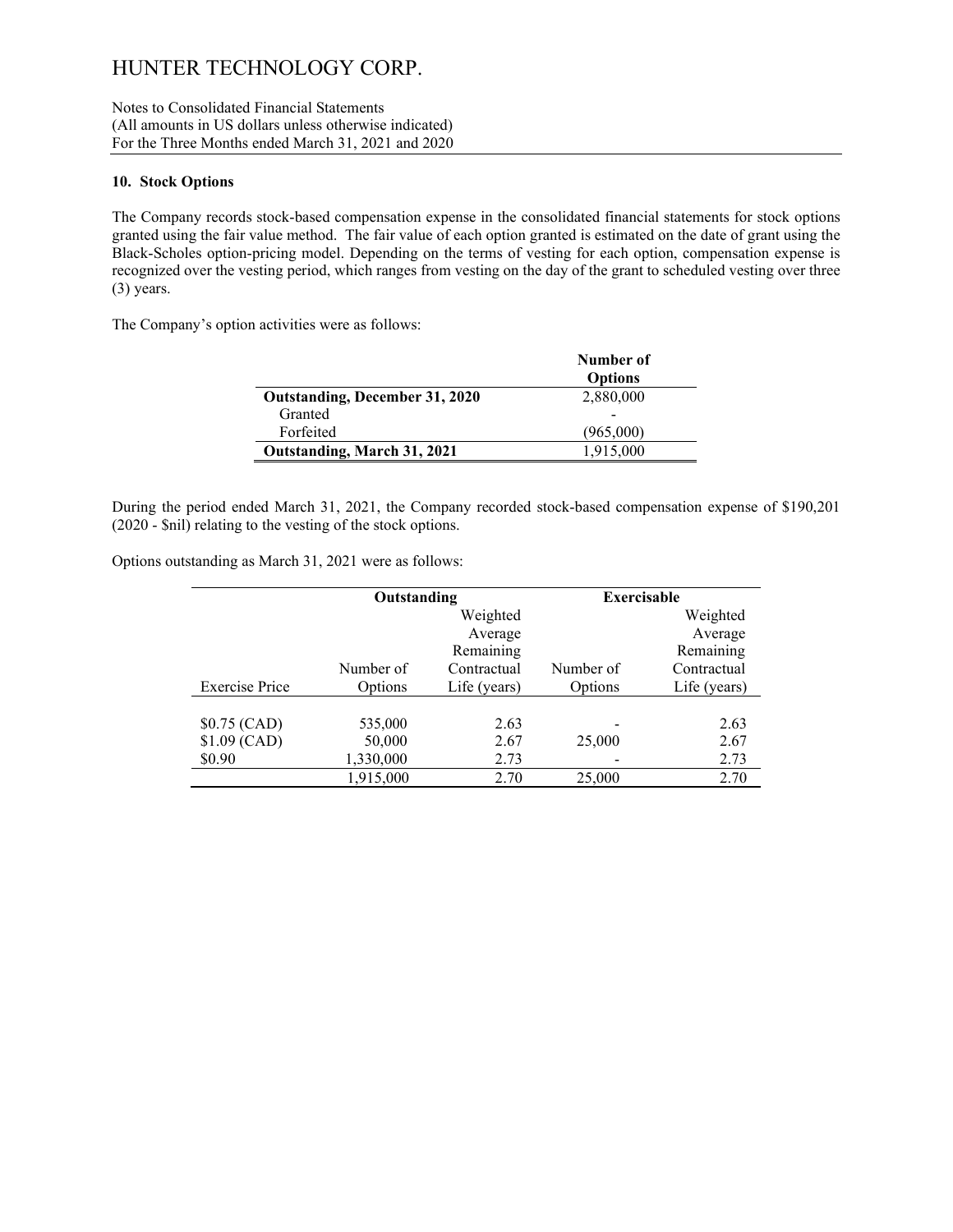Notes to Consolidated Financial Statements (All amounts in US dollars unless otherwise indicated) For the Three Months ended March 31, 2021 and 2020

### **11. Related Party Transactions**

Key management personnel are those persons having authority and responsibility for planning, directing and controlling the activities of the Company. The following table summarizes compensation paid or payable to officers and directors of the Company, including the Board of Directors, the Chief Executive Officer, and the Chief Financial Officer:

|                                    | Three Months Ended March 31, |         |      |        |  |  |
|------------------------------------|------------------------------|---------|------|--------|--|--|
|                                    |                              | 2021    | 2020 |        |  |  |
| Salaries, bonus, benefits and fees |                              | 193,253 |      | 18,000 |  |  |
| Management fees                    |                              | 57,500  |      | 80,174 |  |  |
| Total                              |                              | 250,753 |      | 98.174 |  |  |

A total \$13,125 included in accounts payable is due to related parties as at March 31, 2021 (2020 - \$Nil). As at March 31, 2021, amounts due from related parties was \$2,524.

During the three months ended March 31, 2021, the Company incurred expenses from transactions with two related parties identified below.

The Company was party to a management services agreement with a company controlled by the Company's former Executive Chairman. The Company incurred \$20,000 in management fees, office rent and office expenses during the three months ended March 31, 2021 and (2020 - \$60,000). The management services agreement operates on a monthto-month basis.

The Company incurred management consulting fees paid \$37,500 to a company controlled by the CFO during the three months ended March 31, 2021 (2020 - \$20,174).

# **12. Fair Value Measurements**

Fair value estimates are made at a specific point in time, using available information about the financial instrument. These estimates are subjective in nature and often cannot be determined with precision. The Company classifies fair value measurements using a fair value hierarchy that reflects the significance of the inputs used in making the measurements. The fair value hierarchy has the following levels:

- Level 1 Values are based on unadjusted quoted prices available in active markets for identical assets or liabilities as of the reporting date.
- Level 2 Values are based on inputs, including quoted forward prices for commodities, time value and volatility factors, which can be substantially observed or corroborated in the marketplace. Prices in level 2 are either directly or indirectly observable as of the reporting date.
- Level 3 Values are based on prices or valuation techniques that are not based on observable market data.

The Company has determined that the carrying value of its short-term financial assets and liabilities (cash, restricted cash, receivables, accounts payable and accrued liabilities) approximates fair value due to the short-term maturity of these financial instruments.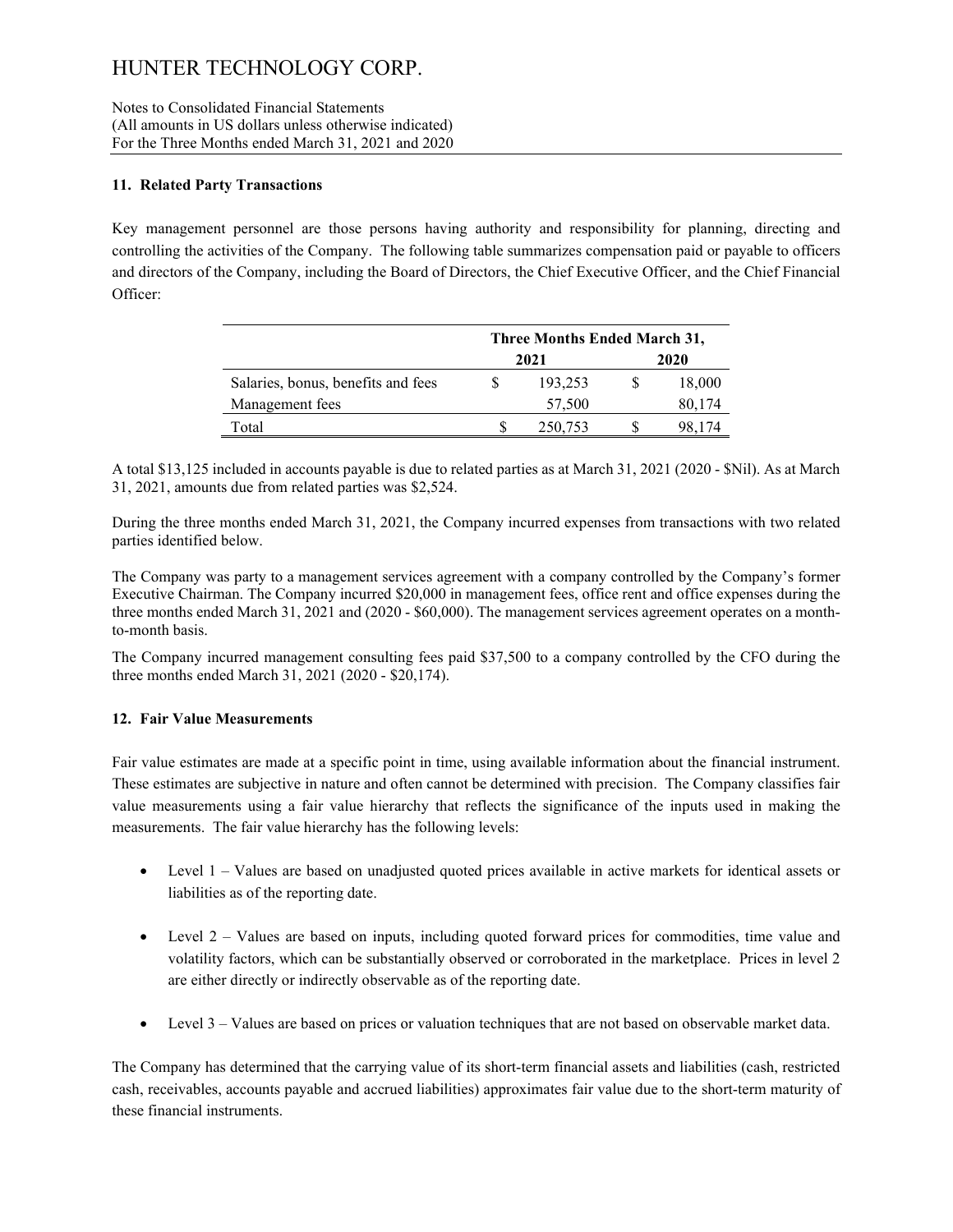Notes to Consolidated Financial Statements (All amounts in US dollars unless otherwise indicated) For the Three Months ended March 31, 2021 and 2020

### **13. Risk Management**

The technology development industry is highly competitive and, in addition, exposes the Company to a number of risks. Technological development involves a high degree of risk, which even a combination of experience, knowledge and careful evaluation may not be able to overcome. It is also highly capital intensive and the ability to complete a development project may be dependent on the Company's ability to raise additional capital. In certain cases, this may be achieved only through joint ventures or other relationships, which would reduce the Company's ownership interest in the project. There is no assurance that development operations will prove successful.

**Risks Associated with Financial Assets and Liabilities** – The Company is exposed to financial risks arising from its financial assets and liabilities. Financial risks include market risks (such as commodity prices, foreign exchange and interest rates), credit risk and liquidity risk. The future cash flows of financial assets or liabilities may fluctuate due to movements in market prices and the exposure to credit and liquidity risks. Disclosures relating to exposure risk are provided in detail as follows:

**Credit Risk -** Credit risk is the risk of an unexpected loss if a customer or counterparty to a financial instrument fails to meet its contractual obligations. The Company's financial instruments exposed to concentrations of credit risk are primarily cash and cash equivalents, including restricted cash, and accounts receivable. The Company has little exposure to credit risk as all of its deposits and related receivable are with major financial institutions or government related receivables.

**Liquidity Risk** - Liquidity risk is the risk that the Company will not be able to meet its financial obligations as they fall due. The Company's approach to managing liquidity risk is to ensure, as far as possible, that it will always have sufficient liquidity to meet liabilities when due. At March 31, 2021, the Company had cash of \$818,639, excluding restricted cash of \$27,371. The Company is dependent on raising funds by borrowings, equity issues, or asset sales to finance its ongoing operations, capital expenditures and acquisitions. The contractual maturity of the majority of accounts payable is within three months or less. The Company has historically financed its expenditures and working capital requirements through the sale of common stock or, on occasion, through the issuance of short-term debt.

**Foreign Exchange Risk -** Substantially all of the Company's assets and expenditures are either denominated in or made with US dollars or Hong Kong Dollars. Considering this and the current US Hong Kong dollar currency peg, the Company has very limited exposure to foreign exchange risk in relation to existing commitments or assets denominated in a foreign currency. The Company also incurs administrative expenses in Canadian dollars, but has chosen not to enter into any foreign exchange contracts since its Canadian dollar working capital balances are not significant to the consolidated entity.